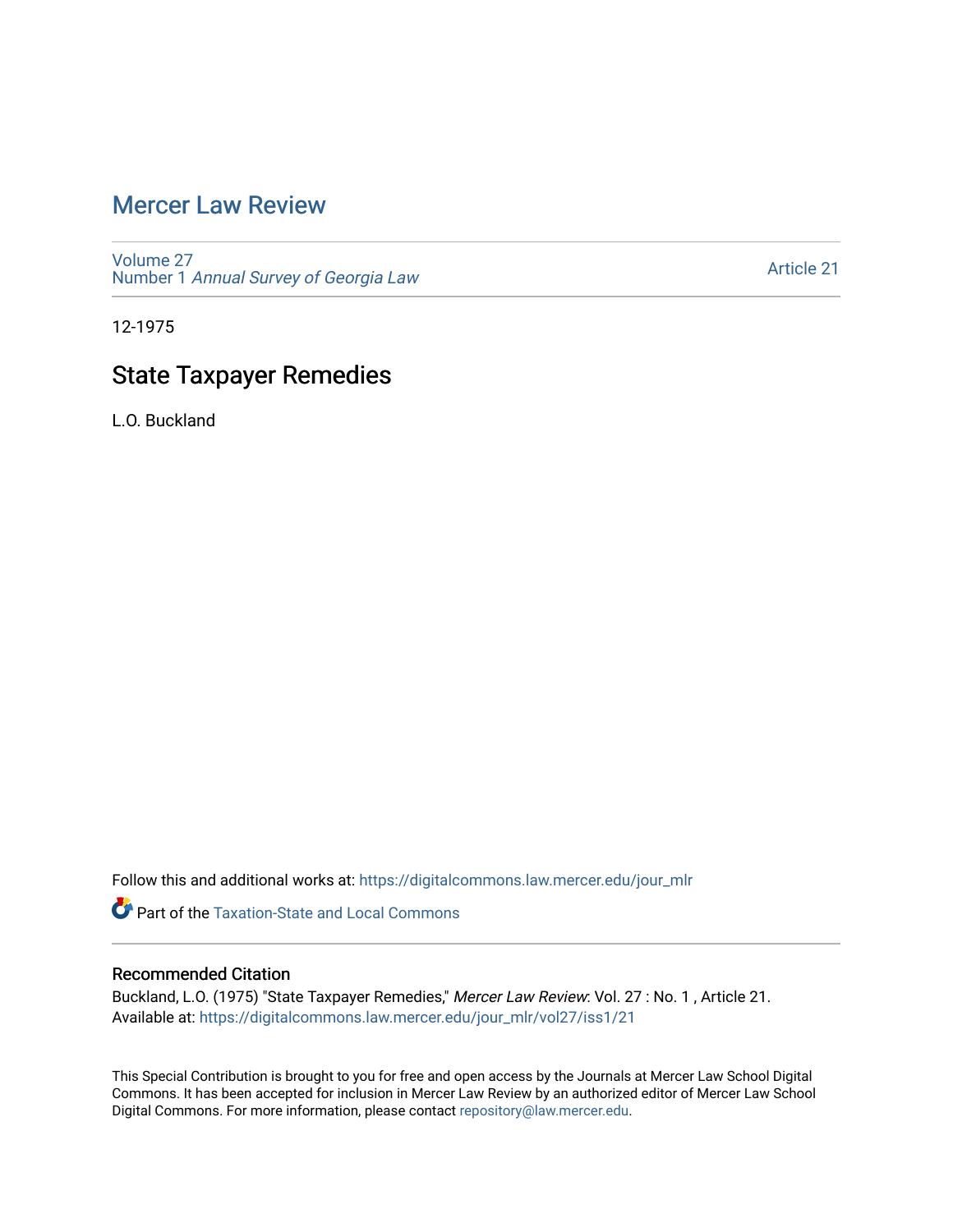# **STATE TAXPAYER REMEDIES\***

# *By* L. **0. BUCKLAND\*\***

Taxpayers in Georgia have four principal means of obtaining judicial review of their state tax liabilities, but the statutes permitting review are not located in a single, convenient location and the practitioner faces considerable research in order to determine his client's remedies. The four means, or remedies, are: **(1)** the appeal under the tax administration provisions;' (2) the affidavit of illegality;<sup>2</sup> (3) the suit for refund;<sup>3</sup> and (4) the appeal under the Administrative Procedure Act.4 This article provides a brief summary of these remedies. No attempt was made to exhaustively examine the many factual situations that can arise or to relate all of the tax procedures involved. The article simply pulls together the principal features of the remedies available and uses the income tax and the sales tax as the vehicles for discussing the remedies. The same remedies may have applicability to other taxes, but the statutes should be examined to determine if there are separate procedures for the particular tax, *e.g.,* real property taxes.

Before discussing the remedies, however, a brief discussion of the administrative procedures of the Department of Revenue as they primarily relate to the assessment and collection of income taxes will place the remedies in a context which should permit a better understanding of each. Each remedy is available at a different time during the administrative process. The appeal under the **APA,** the appeal under section 92-8446, and the affidavit of illegality are available before there is any payment of a tax, while the fourth remedy, the suit for refund, is available after payment of the tax.

# **I.** ADMINISTRATIVE PROCEDURES

Generally, when a taxpayer submits a return to the Department of Reve-

The opinions expressed herein are the personal views of the author only and do not necessarily reflect the views of the Georgia Law Department or the Department of Revenue. \*\*Assistant Attorney General, Georgia Department of Law. Montana State University

<sup>(</sup>B.S., **1961);** Emory University **(J.D., 1970).** Member of the State Bar of Georgia.

**<sup>1.</sup> GA. CODE ANN.** §92-8446 (Rev. 1974) [hereinafter referred to in the article as "section 92-8446"]. This provision was originally enacted as section 45 of Ga. Laws, **1937-38,** Ex. Sess., **pp. 77, 100,** popularly known as "The Tax Administration Act." The Tax Administration Act provided for general administrative procedures for the Department of Revenue.

<sup>2.</sup> **GA. CODE ANN. §92-3306** (Rev. 1974) [hereinafter referred to as "section **92-3306"]** and **GA. CODE ANN. §92-7301** (Rev. 1974) [hereinafter referred to as "section **92-7301"].** When the Income Tax Act of **1931,** Ga. Laws, **1931,** Ex. Sess., **pp.** 24-60, was enacted, separate procedures were provided for the administration of the income tax laws of Georgia. Thus, the two statutes exist.

**<sup>3.</sup> GA. CODE ANN.** §92-8436 (Rev. 1974) [hereinafter referred to as "section 92-8436"].

<sup>4.</sup> **GA. CODE ANN.** §3A-113 (Rev. 1975). The Administrative Procedure Act will hereinafter be referred to as **"APA."**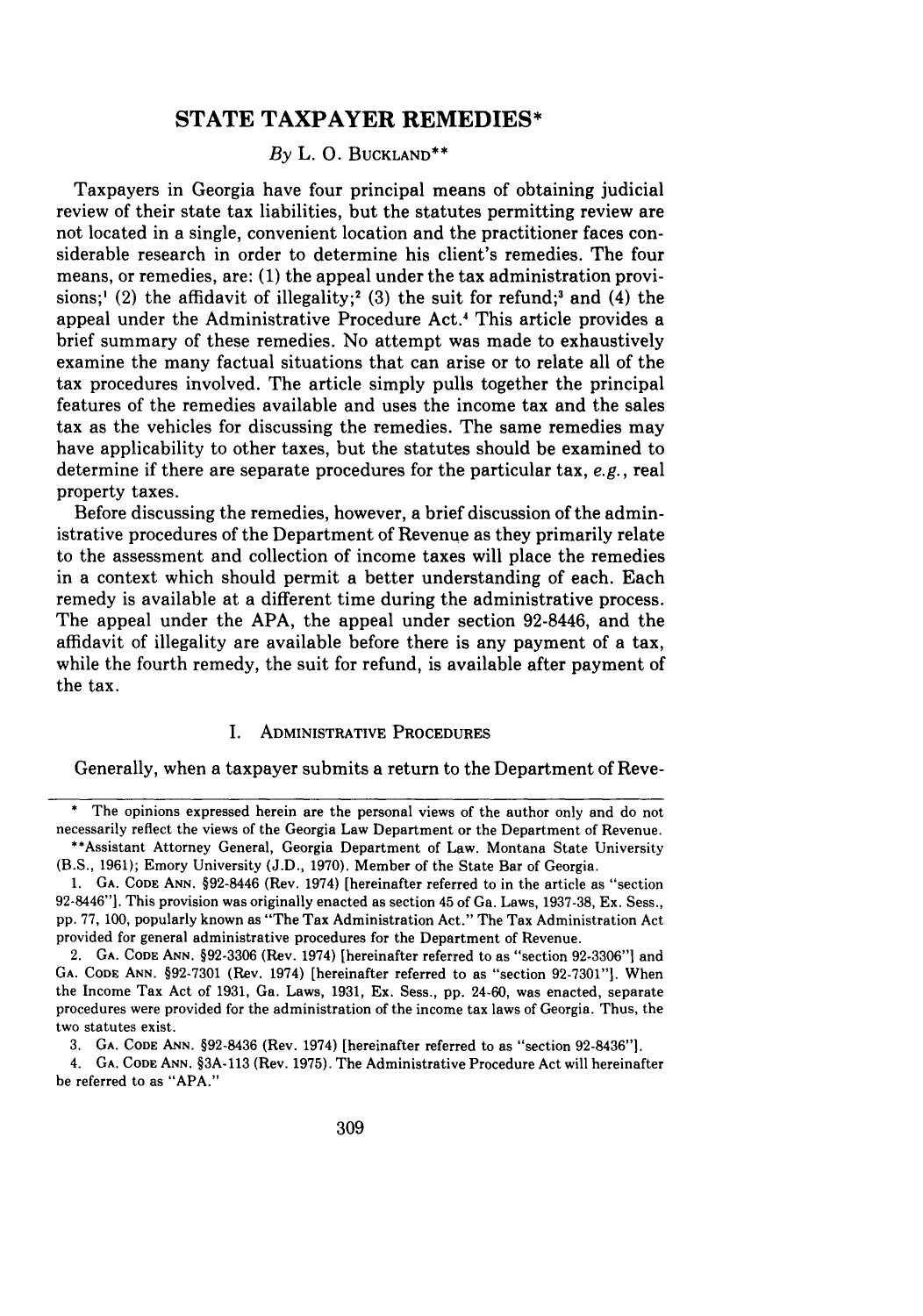nue, the return is subject to audit and adjustment for three years.' The audit may either be an office audit or a field audit. In the office audit, the return is examined in the offices of the Department of Revenue and the taxpayer may be contacted concerning certain features of the return. In cases of simple arithmetical error, the taxpayer will be notified of any increased taxes due without the need for making a formal assessment.<sup>6</sup> In the field audit, an agent visits the taxpayer and examines books and records.

When the agent completes the office or field audit and finds that a deficiency7 exists, the State Revenue Commissioner (hereinafter referred to as the Commissioner) issues a notice of proposed deficiency and sends it to the taxpayer.' When a proposed assessment is received, a taxpayer may protest within 30 days after the notice is mailed.<sup>9</sup> The income tax procedures specifically provide that during this 30-day period, the Commissioner cannot take any action to collect the tax deficiency.'0 The general administrative procedures<sup>11</sup> do not contain a similar prohibition against action during the 30-day period, but the prohibition appears to be implicit in the requirement that the taxpayer has 30 days in which to file the protest and request a conference.<sup>12</sup> The Commissioner must consider the information given by the taxpayer at the hearing before issuing a final assessment. After considering the protest,<sup>13</sup> or after the expiration of  $30$ days, if a petition or protest is not filed, the Commissioner will issue a final assessment for any taxes determined to be due. It is at this point that the taxpayer and counsel must decide which remedy will be pursued.

#### H. THE REMEDIES

# *A. Appeal Under Section 92-8446*

Under the provisions of section 92-8446, an appeal may be taken from "any order, ruling, or finding of the . . . Commissioner to the superior court. . **. .""** The issuance of a final assessment constitutes a finding by

8. **GA. CODE ANN.** §92-3302(a), -8431 (Rev. 1974).

- 11. See note 1, *supra.*
- 12. **GA. CODE ANN.** §92-8432 (Rev. 1974).

13. The protest is styled as a "petition for redetermination" under the income tax proce-

- dures. See **GA. CODE** ANN. §92-3302(a) (Rev. 1974).
	- 14. **GA. CODE** ANN. §92-8446 (Rev. 1974).

*<sup>5.</sup> See, e.g.,* **GA. CODE ANN.** §§92-3303, -3447(a) (Rev. 1974). *But see* **GA. CODE ANN.** §92- 8435 (Rev. 1974).

<sup>6.</sup> **GA. CODE ANN.** §92-3302(e) (Rev. 1974).

<sup>7.</sup> A "deficiency" is defined in **GA. CODE ANN.** §92-3302(f) (Rev. 1974) as the amount by which the tax imposed by this or any prior law exceeds the amount shown as the tax by the taxpayer upon his return, or if no amount is shown as the tax by the taxpayer upon his return, or if no return is made by the taxpayer, the amount determined by the commissioner to be the correct amount of the tax.

*<sup>9&#</sup>x27;. Id.*

<sup>10.</sup> **GA. CODE ANN.** §92-3302(a) (Rev. 1974).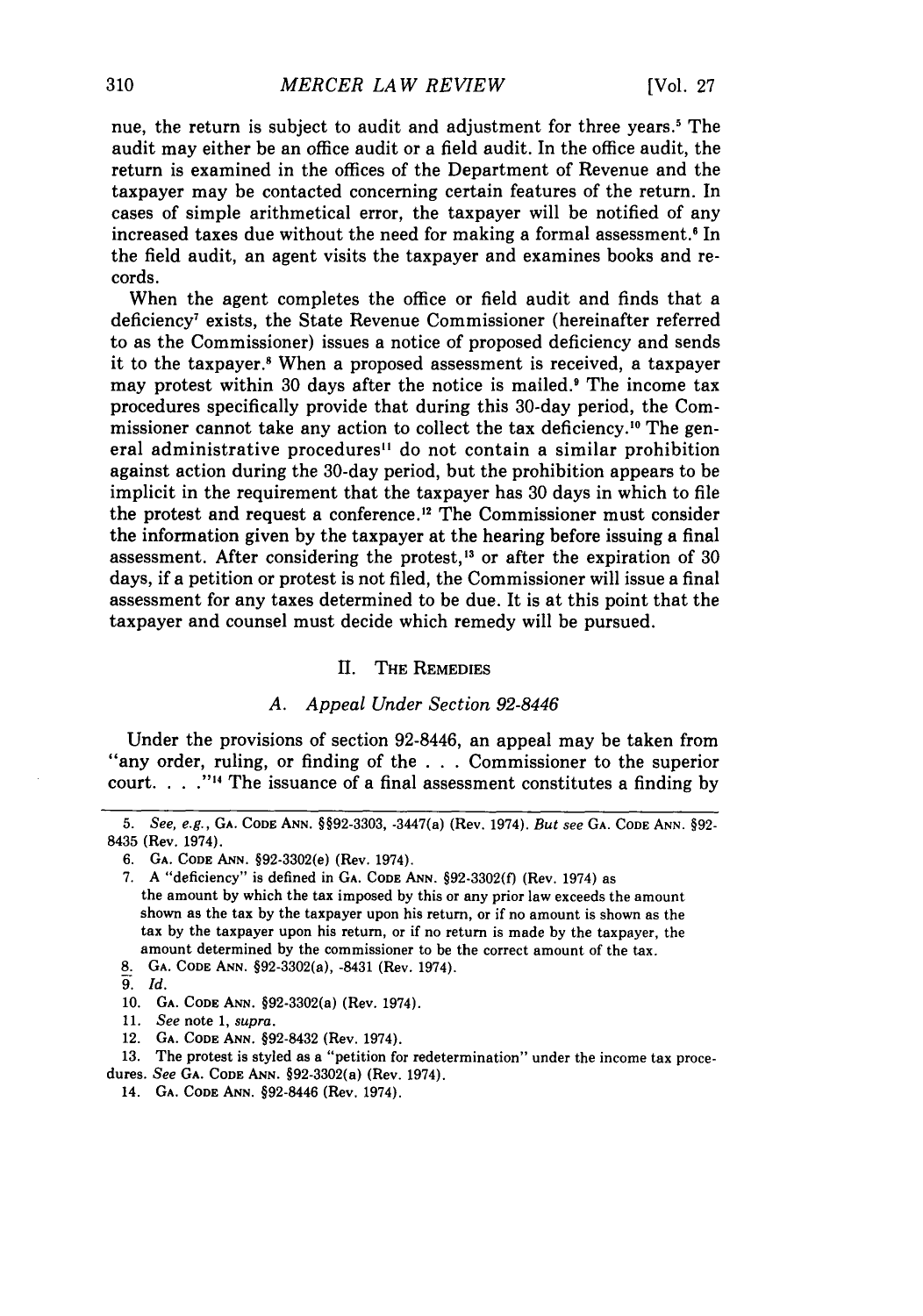the Commissioner that can be appealed to the superior court. A decision to deny a claim for refund,<sup>15</sup> however, is not an appealable "order, ruling, or finding."<sup>16</sup>

Because of the structure of section 92-8446, the time for filing the appeal may not be clear.<sup>17</sup> The initial sentence on the time for appeal states that "[tihe appeal and necessary records shall be certified and transmitted **. . .**and shall be filed with the Clerk of the Superior Court within thirty (30) days from the date of judgment. . **. ."'** The appeal must, however, be filed with the Commissioner within 30 days after the date of decision and the Commissioner will then file the appeal with the clerk of the superior court within 30 days after the appeal is filed."9 But the Commissioner's failure to have the appeal filed within 30 days does not result in dismissal of the appeal.<sup>20</sup> The taxpayer's failure to file the appeal with the Commissioner within 30 days, however, will result in dismissal since the statutory requirements must be met in order for the superior court to have jurisdiction in a suit against the State.<sup>21</sup>

Another jurisdictional requirement is the filing of "a writing whereby such taxpayer shall agree to pay on the date or dates the same shall become due all taxes for which such taxpayer has admitted liability **....** ,,22 There is no requirement that contested taxes be paid before the action is maintained. A bond, however, must be filed with the clerk of the superior court within 30 days after the date of the decision by the Commissioner.<sup>23</sup> Sometimes, the bond is incorrectly filed directly with the Commissioner, but the statute provides that it must be filed with the clerk. The clerk must deter-

18. GA. CODE **ANN.** §92-8446 (Rev. 1974).

19. Although it was originally thought that appeals had to be filed within 15 days, *see, e.g.,* Farr v. Williams, 214 Ga. 525, 106 S.E.2d 14 (1958) (dictum), the Georgia Court of Appeals, in State Bd. of Equalization v. Pineland Tel. Cooperative, No. 50614 (Ga. App., September 2, 1975), *rehearing denied,* held that GA. CODE **ANN.** §6-102 (Rev. 1975) governs all appeals to the superior courts. This holding has the effect of changing the time for the appeal of a decision of the Commissioner from 15 days to 30 days.

20. American Legion Post 69 v. Undercofler, 108 Ga. App. 521, 133 S.E.2d 418 (1963),

21. *Compare* Williams v. Lawler Hosiery Mills, Inc., 212 Ga. 617, 94 S.E.2d 699 (1956) *with* Roberts v. Barwick, 187 Ga. 691, 1 S.E.2d 713 (1939) *and* Lee v. Chilivis, 234 Ga. 255, 215 S.E.2d 256 (1975).

<sup>15.</sup> See discussion under *Suit For Refund, infra.*

<sup>16.</sup> Williams v. Suwannee Longleaf Mfg. Co., 96 Ga. App. 260, 99 S.E.2d 734 (1957). The Harrison Company has reflected this decision in the annotated code by including the language "except with respect to claims for refund." GA. CODE ANN. §92-8446 (Rev. 1974).

<sup>17.</sup> In Blackmon v. Alexander, 233 Ga. 832, 213 S.E.2d 842 (1975), a good history of section 92-8446 and its genesis as section 45 of the Tax Administration Act is given. When the Tax Administration Act was enacted, it provided for a Board of Tax Appeals. The Board of Tax Appeals was subsequently abolished, but section 45 was not amended. It was originally written to function in a different administrative structure than now exists. This is illustrated by the words "either party may appeal" still contained in section 92-8446 even though the right of the Commissioner to appeal was abolished when the Board of Tax Appeals was abolished. *See* **GA. CODE ANN.** §92-8446 (Rev. 1974).

<sup>22.</sup> **GA. CODE ANN.** §92-8446 (Rev. 1974).

<sup>23.</sup> *Id.*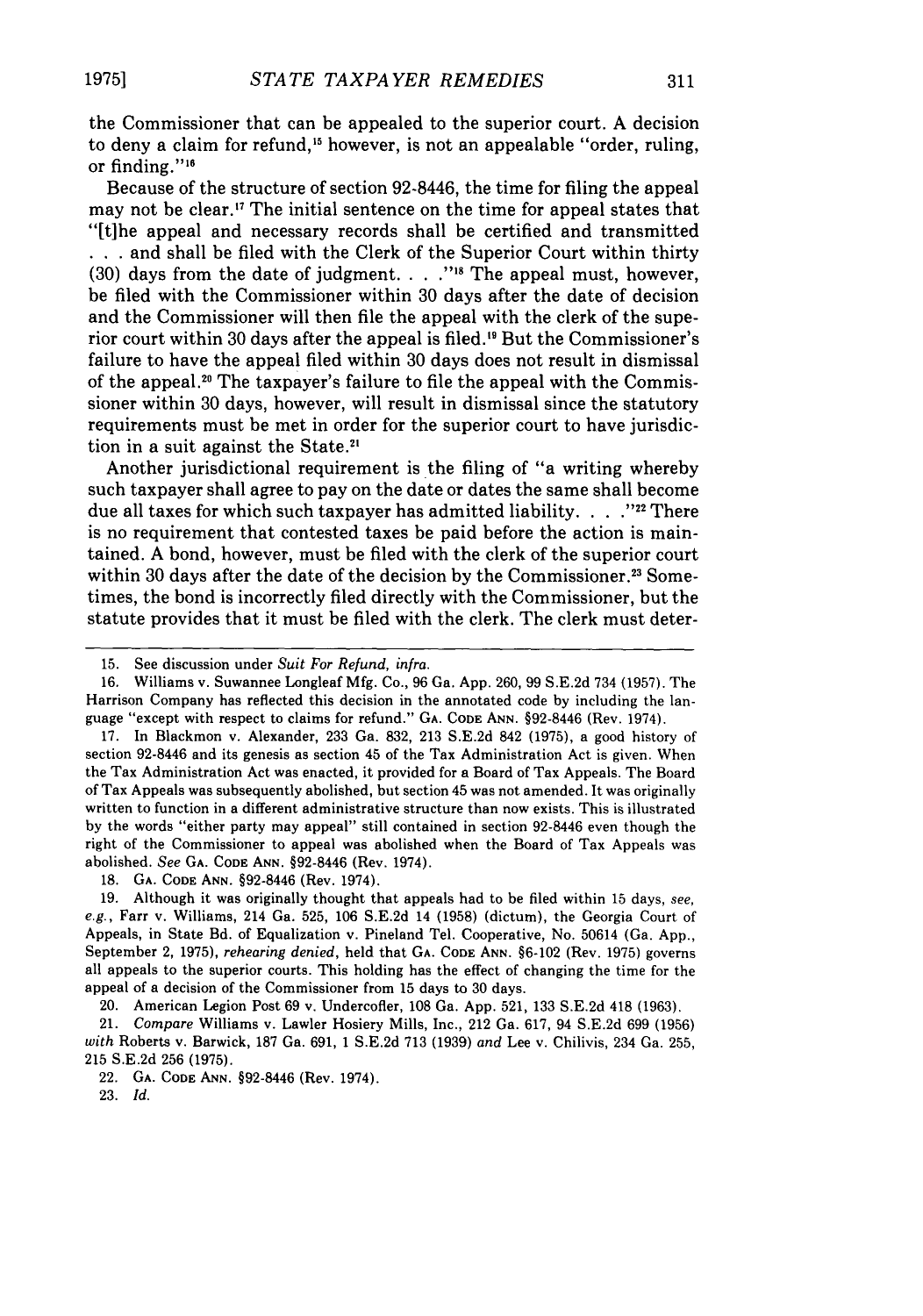mine the sufficiency of the bond and not the Commissioner. The bond requirement is negated if the taxpayer has real property in Georgia with a value in excess of the amount of the tax in dispute.<sup>24</sup> Since the bond requirement is jurisdictional, the taxpayer should plead that real property with value in excess of the tax in dispute is owned in Georgia.<sup>25</sup>

The appeal is normally filed in the superior court of the county of residence of the taxpayer.26 The only special categories of taxpayers set forth are railroads, other public service corporations, or nonresidents. For these taxpayers, the appeal is made

to the superior court of the county in which is located its principal place of doing business, or in which the chief or highest corporate officer, resident in the State, maintains his office.<sup>27</sup>

The trial of the appeal is a de novo proceeding and the case may be submitted to a jury for decision.<sup>28</sup> Since the trial is de novo, only the evidence presented to the superior court will be considered.<sup>29</sup> The burden of proof will normally be on the taxpayer as the moving party. A deficiency tax assessment is presumed to be prima facie correct and the burden is on the taxpayer to establish that the assessment is clearly erroneous or unreasonable.<sup>30</sup>

The principal advantages of the appeal are that the tax being contested does not have to be paid and there is the option of having a jury trial. Nevertheless, interest on the deficiency assessment will continue to accrue. The appeal must, of course, be filed within 30 days after the date of the order, ruling, or finding of the Commissioner so there is an element of time pressure present. Because of this time element, the opportunity for filing an appeal may pass before the attorney receives the case. In that event the benefit of not paying the contested tax may be obtained by the filing of an affidavit of illegality.

### *B. Affidavit Of Illegality*

If the taxpayer fails to file an appeal, the Commissioner will give the taxpayer notice and demand payment of the tax.<sup>31</sup> If the tax deficiency is not paid after notice and demand, the Commissioner will issue an execution requiring the levy on and sale of the real or personal property of the taxpayer in a sufficient amount to satisfy the execution.32 For income

<sup>24.</sup> *Id.*

<sup>25.</sup> Undercofler v. Ernhardt, 111 Ga. App. 598, 142 S.E.2d 317 (1965) (appeal dismissed for failure to plead bond or property).

**<sup>26.</sup> GA. CODE ANN.** §92-8446 (Rev. 1974).

<sup>27.</sup> *Id.*

<sup>28.</sup> *See* Forrester v. Pullman Co., 66 Ga. App. 745, **19** S.E.2d 330 (1942).

<sup>29.</sup> *Id.*

<sup>30.</sup> *See* Undercofler v. White, 113 Ga. App. 853, 149 S.E.2d 845 (1966).

<sup>31.</sup> GA. CODE ANN. §92-3302(c) (Rev. 1974).

<sup>32.</sup> GA. CODE ANN. §§92-3306, -7301 (Rev. 1974).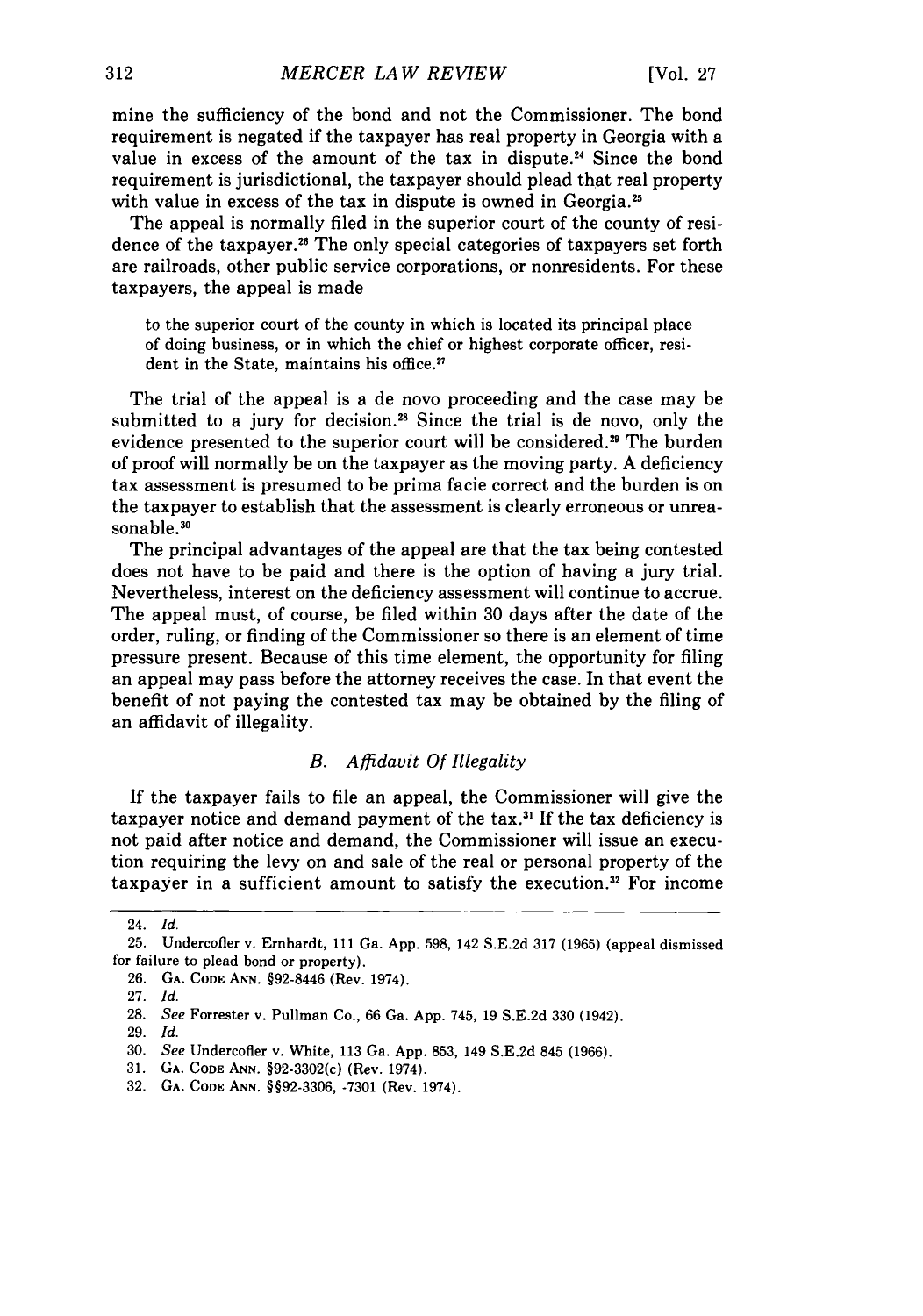taxes, the taxpayer is given 10 days after notice and demand to pay the taxes before the execution is issued.<sup>33</sup>

When the levying officer attempts to levy upon the property, the taxpayer can contest the execution by filing an affidavit of illegality with the levying officer which arrests the execution and prevents further action for the collection of the tax. Under section 92-3306, however, the taxpayer is required to either pay the tax or give an eventual condemnation money bond and, when personal property is levied upon, a forthcoming bond to the levying officer in order to contest an income tax execution. Under the provisions of section 92-7301, the tax must be paid only "if required as a condition precedent by the law levying the tax. . . . "<sup>34</sup> Otherwise, an eventual condemnation money bond must be filed with the levying officer. Both section 92-3306 and section 92-7301 provide that the levying officer will return the affidavit and bond to the superior court of the county of the residence of the taxpayer.

Section 92-3306 provides that an income tax execution will be tried "at the first or next term" after the affidavit and bond are filed with the court. Additionally, the issues may be tried before a jury. Under section 92-7301, however, the time for the trial is not established. Also, the statute does not provide for a jury trial. Instead, there is merely the provision that the affidavit "shall be summarily heard and determined by the court."

Therefore the affidavit of illegality and the appeal under section 92-8446 do not differ in any substantial degree. The affidavit of illegality permits a contest of the tax assessment without the necessity of paying the tax, even though a bond must be filed. With an income tax assessment, a trial by jury is available, while affidavits filed under section 92-7301 are summarily heard by the court. This summary proceeding, and the provision in section 92-3306 that the action will be heard at the first or next term, permits an opportunity for a rapid determination of the issues involved before the taxes are paid.

# *C. Suit For Refund*

After a tax has been paid, a taxpayer may recover any tax that has been erroneously or illegally collected.<sup>36</sup> The payment may have been made inadvertently, erroneously, or as the result of a deficiency tax assessment issued by the Commissioner. Section 92-8436 provides that "[iln any case in which it shall be determined that an erroneous or illegal collection of tax or license has been made by the commissioner," the taxpayer can begin the recovery process. The determination, however, does not have to be made by a judicial or quasijudicial body. $37$ 

**19751**

<sup>33.</sup> **GA. CODE ANN. §92-3306** (Rev. 1974).

<sup>34.</sup> **GA. CODE ANN. §92-7301** (Rev. 1974).

**<sup>35.</sup>** *Id.*

**<sup>36.</sup> GA. CODE ANN. §92-8436** (Rev. 1974).

<sup>37.</sup> *See* Parke, Davis & Co. v. Cook, **198** Ga. 457, 31 S.E.2d 728 (1944).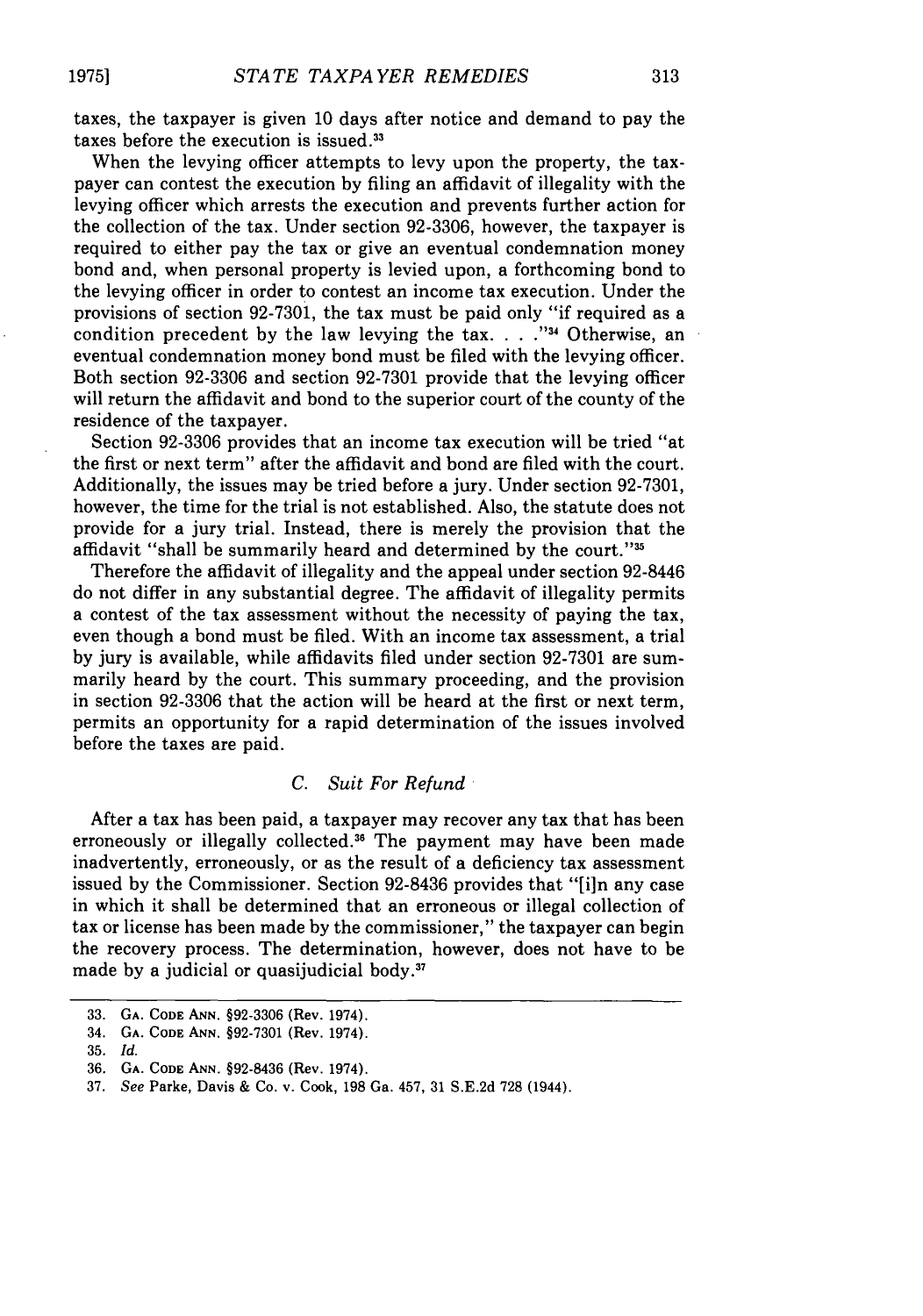The recovery process must begin within three years after the payment of the tax. 8 The first step is the filing of a claim for refund with the Commissioner. This claim is mandatory in order to maintain an action before the Commissioner or in the superior court.<sup>39</sup> The claim must include a summary statement of the grounds upon which the taxpayer relies. The taxpayer may also request a conference with the Commissioner for the purpose of presenting any information or evidence to support the claim for refund. The Commissioner will consider the available information and may approve or disapprove the claim. If the Commissioner approves the claim, the taxpayer receives a refund and the process is ended, but if the Commissioner disapproves the claim, the taxpayer may file a suit for refund with the superior court.<sup>46</sup>

The Commissioner has one year from the date of the filing of the claim in which to make a decision on the claim.41 During this year, or until the Commissioner decides to disapprove the claim, whichever comes first, the taxpayer may not file a suit for refund. After the Commissioner has made a decision to disapprove the claim, or after the expiration of the one year period, the taxpayer has two years in which to file the suit for refund.

Venue for a suit for refund is the same as for an appeal under section 92-8446.<sup>42</sup> As with the appeal, venue is normally in the county where the taxpayer resides. Venue for railroads, other public service corporations, and nonresidents is in the county in which the taxpayer's principal place of business is located or in the county in which the taxpayer's chief or highest corporate officer or employee resident in Georgia maintains his office. Section 92-8436 goes further than section 92-8446 and provides that if a nonresident or a foreign corporation does not have a principal place of business in Georgia and does not have a resident officer or employee who maintains an office in the State, then venue is in Fulton County or in the county in which the incumbent Commissioner resides.

The action in the superior court is similar to any other suit. A complaint is filed with the clerk of the superior court and an answer by the Commissioner is required. Unlike the procedure for filing an appeal under section 92-8446 or the filing of an affidavit of illegality, a bond or other writing is not required to be filed. As with any other suit, a trial by jury is available. The action is in the nature of a suit for money had and received.<sup>43</sup> Therefore, the burden is on the taxpayer to prove the true and correct tax liability.<sup>44</sup>

<sup>38.</sup> **GA. CODE ANN.** §92-8436 (Rev. 1974).

<sup>39.</sup> Blackmon v. Georgia Independent Oilmen's Ass'n, 129 Ga. App. 171, 198 S.E. 2d 896 (1973).

<sup>40.</sup> **GA. CODE ANN.** §92-8436(b) (Rev. 1974).

<sup>41.</sup> *Id.*

<sup>42.</sup> *Id.*

<sup>43.</sup> Hawes v. Shuman, **228** Ga. 101, 184 S.E.2d 178 (1971), adopting the dissenting opinion in 123 Ga. App. 543, 181 S.E.2d 708 (1971).

<sup>44.</sup> *Id.*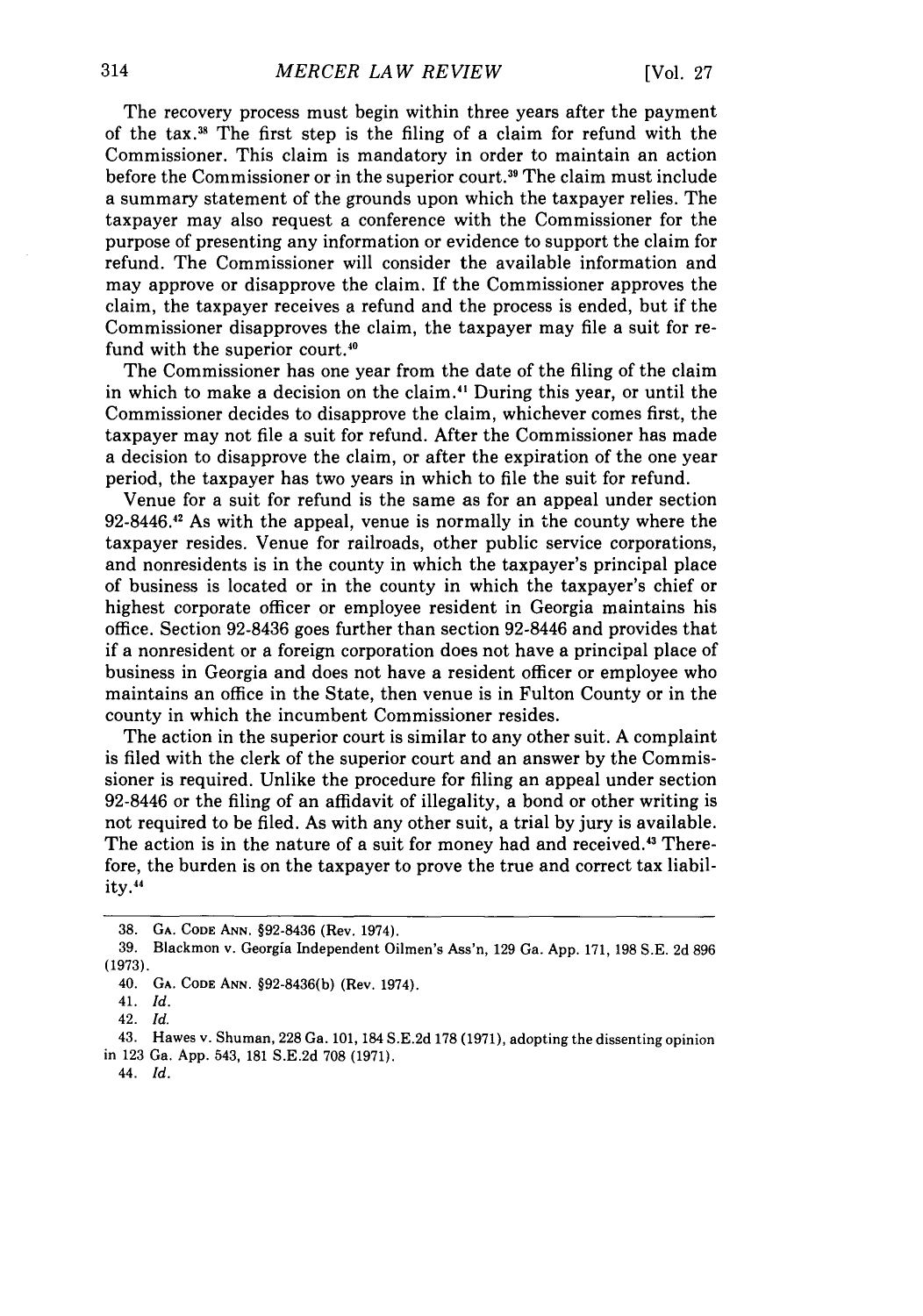The suit for refund permits the recovery of taxes erroneously or illegally collected and allows a trial by jury. The taxpayer can stop the accumulation of interest by paying a deficiency tax assessment and then seek recovery of the payment. The taxpayer still must prove the true and correct tax liability. The length of time required for a final determination of the suit will depend upon the local calendar.

### *D. Administrative Procedure Act*

Section 13 of the APA<sup>45</sup> provides that the

Department of Revenue shall hold a hearing upon written demand therefor by any taxpayer aggrieved by any act of said department in a matter involving his liability for taxes. **.... .1**

The demand for a hearing must be made within 30 days after the act causing the injury.<sup>47</sup> While there are no reported Georgia decisions on section 3A-113, the issuance of a final assessment by the Commissioner has been treated as an act by which a taxpayer is aggrieved. Section 3A-113 thus permits a taxpayer to appeal the final assessment of a tax deficiency without the necessity of first paying the tax or filing a bond. Unless the time is extended by consent of the parties, the hearing must be held within 30 days after the Department of Revenue receives the request for hearing. At the hearing, evidence is received and a record established which serves as the basis for appeal to the superior court if the taxpayer is dissatisfied with the findings of the Department of Revenue.<sup>48</sup>

A dissatisfied taxpayer may appeal to the superior court by filing a petition within 30 days after the service of the final decision by the Department of Revenue. 49 The petition is filed with the superior court of Fulton County, or in the superior court of the county of an individual's residence or the county where a corporation's principal place of business is located.<sup>50</sup> The action is decided by the judge, sitting without a jury, based upon the record established at the hearing before the Department of Revenue.<sup>51</sup>

Section 3A-113 provides that the filing of a demand for a hearing with the Department of Revenue operates as an election of remedies and the appeal to the superior court will be the taxpayer's exclusive remedy. However, a taxpayer does not have to pay the tax or file a bond in order to obtain a hearing or appeal to the superior court. Additionally, the taxpayer has an additional fifteen days in which to make the appeal than would be available if an appeal was taken under section 92-8446. A decision can be

<sup>45.</sup> Ga. Laws, 1965, pp. 283, 289.

<sup>46.</sup> **GA. CODE ANN.** §3A-113(a) (Rev. **1975).**

<sup>47.</sup> Id.

<sup>48.</sup> **GA. CODE ANN.** §3A-114 (Rev. **1975).**

<sup>49.</sup> **GA. CODE ANN.** §3A-120 (Rev. **1975).**

<sup>50.</sup> Id.

<sup>51.</sup> Id.